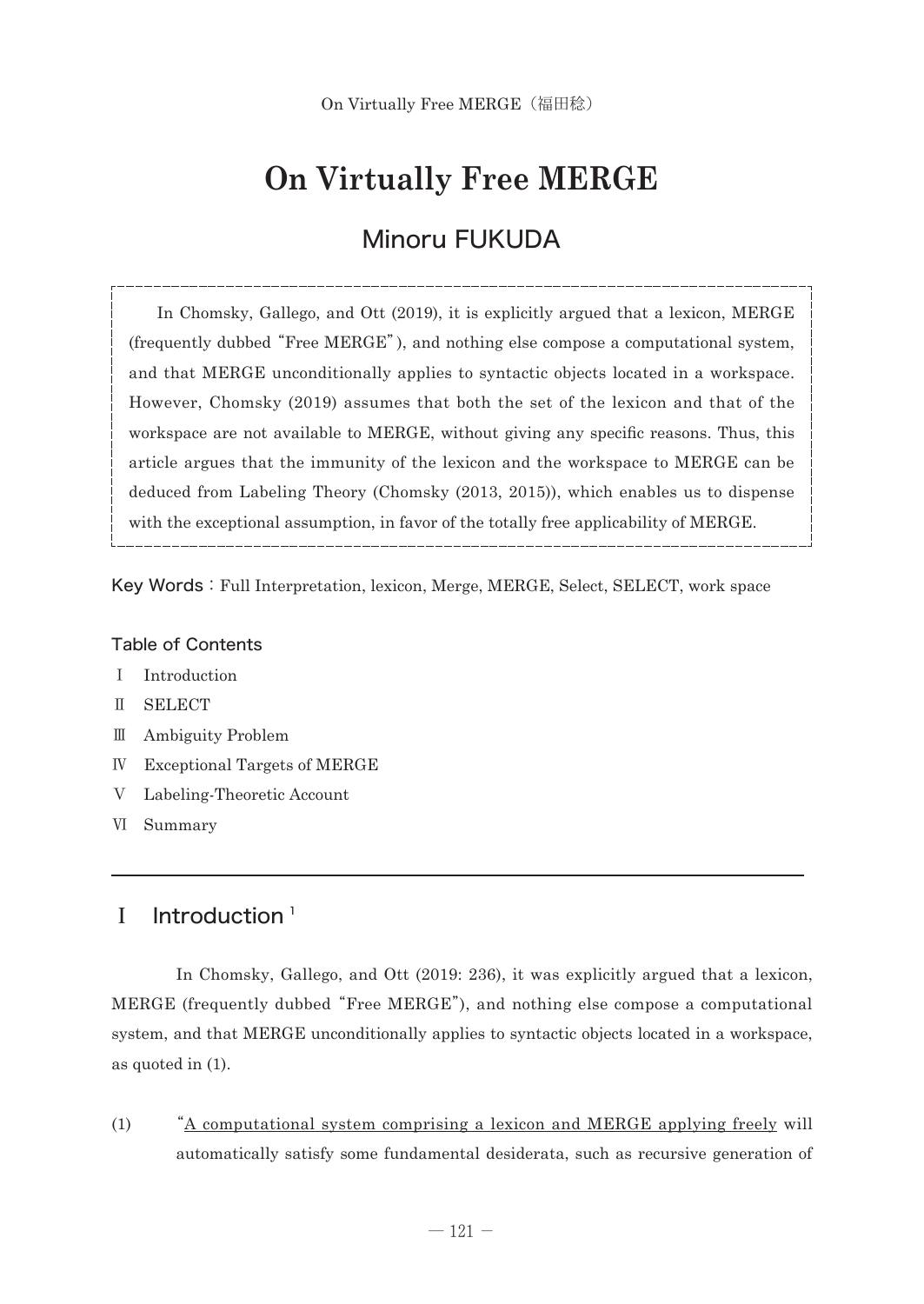infinitely many structures with internal constituency and discontinuous (displaced) objects. MERGE operates over syntactic objects placed in a *workspace*: the MERGEmates X and Y are either taken from the lexicon or were assembled previously within the same workspace (for some relevant formal definitions, see Collins & Stabler 2016)." (p. 236; the underlines are mine.)

 More recently, however, Chomsky (2019) has suggested several views significantly different from those referred to in Chomsky, Gallego, and Ott (2019).<sup>2</sup> For example, Chomsky (2019) identified a workspace (WS) as a set whose members are syntactic objects (SOs) and the lexicon (LEX), as shown in  $(2)$ .<sup>3</sup>

(2)  $WS = [SO1, SO2, SO3, \dots, LEX]$ 

 As shown in (3), Chomsky (2019) also proposed that MERGE be an operation on a workspace itself rather than on specific syntactic objects (such as P and Q in (3)). Thus, MERGE can be regarded as a mapping operation from one stage,WS, to another stage, WS'. <sup>4</sup>

(3) 
$$
\text{MERGE}(P, Q, WS) = [\{P, Q\}, X_1, \cdots, X_n] = WS'
$$

 In this squib, I point out that MERGE, irrespective of whether it is redefined as Chomsky's (2019) MERGE<sup>WS</sup> or not, is implicitly presupposed to be a conditioned operation, which insinuates that MERGE is in point of fact "virtually free" rather than "really free." This is because the set of the lexicon and that of the workspace are assumed to be inaccessible to MERGE. To accomplish the freedom (i.e. the unconditionality) of MERGE, I argue that the set of the lexicon and that of the workspace are within the target range of MERGE, but that they are uninterpretable at interfaces.

 In Section 2, we discuss two upshots traceable to the elimination of the operation SELECT, which introduces lexical items from the lexicon to the derivation for the application of MERGE. One of them is shown to be a favorable consequence in Section 3, whereas it is argued in Section 4 that the other turns out to be undesirable. In Section 5, we indicate why the set of the lexicon and that of the workspace should be viewed as unavailable to MERGE based on Labeling Theory. Section 6 recapitulates our argument.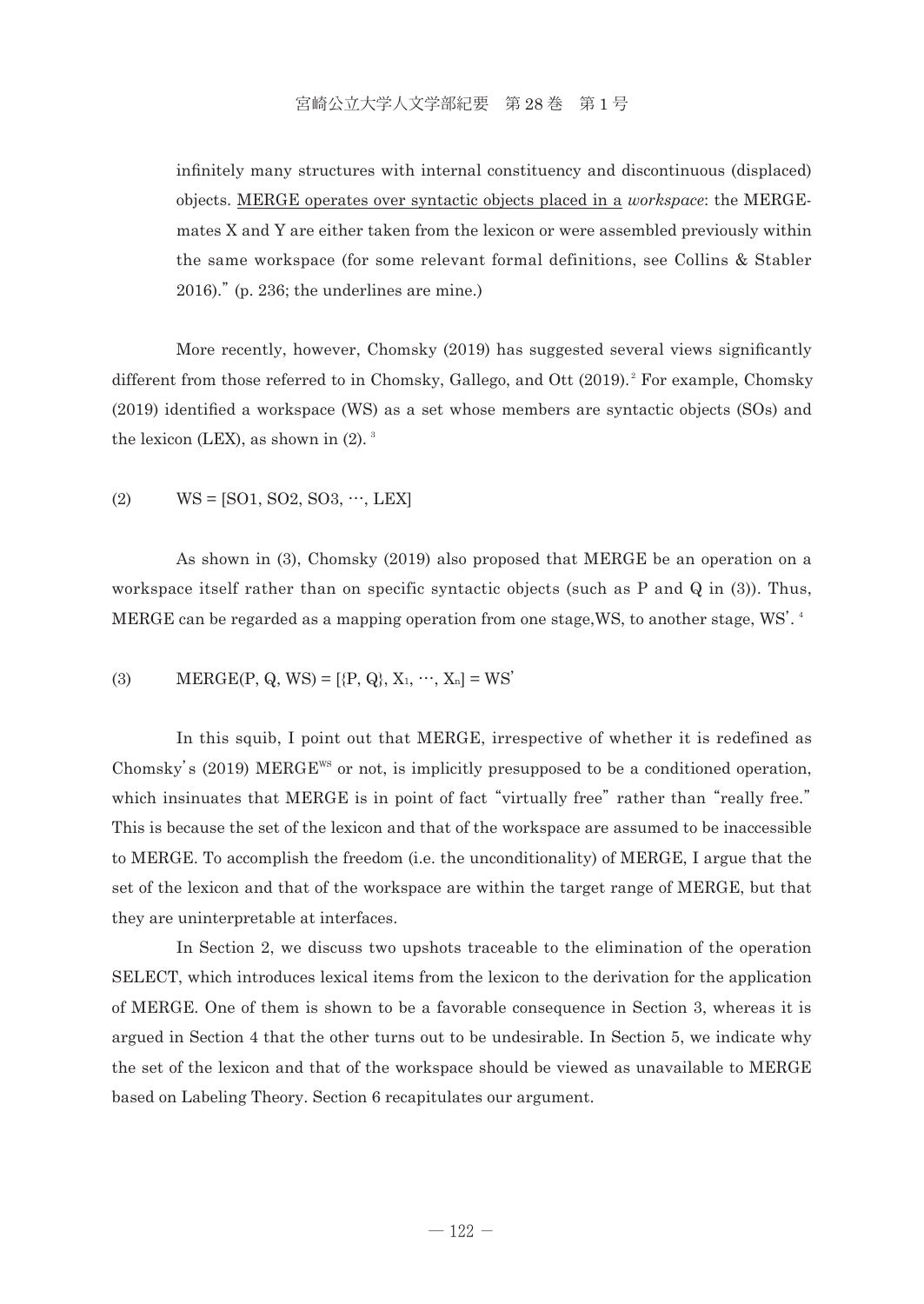### Ⅱ SELECT

 Let us start discussion by reviewing the following two statements regarding the operation SELECT. <sup>5</sup>

- (4) "All syntactic objects in the lexicon and in the workspace WS are accessible to MERGE; there is no need for a SELECT operation (as in, e.g., Chomsky 1995)." (Chomsky, Gallego, and Ott (2019: 245))
- $(5)$  "One of the operations of  $C_{HL}$  is a procedure that selects a lexical item LI from the numeration, reducing its index by 1, and introduces it into the derivation as  $SO_{n+1}$ . Call the operation *Select*." (Chomsky (1995: 226))

 Given the strong minimalist thesis and the third factor principle, it is obviously desirable to avoid employing such superfluous theoretical apparatuses as SELECT, as stated in (4). As a result, what SELECT was in charge of, indicated in (5), is now taken over by MERGE under Chomsky, Gallego, and Ott's (2019) proposal.<sup>6</sup>

 However, two properties of SELECT should not be ignored: it applies one by one, and it accesses lexical items only. Thus, dispensing with SELECT inevitably brings us two contrasting consequences. First, it enables us to circumvent what we call the Ambiguity Problem, which will be described in Section 3. This is a welcome outcome. Second, it requires us to assume that the set of the lexicon per se, rather than the lexical items within it, is, exceptionally, immune from Free MERGE, as argued in Section 4. This is an unwelcome consequence that we cannot accept.

#### Ⅲ Ambiguity Problem

 As shown in (5), since SELECT is assumed to apply to lexical items one at a time, the following derivational steps should be allowed, where the angle brackets indicate a copy or a trace created by Internal MERGE.

- $(6)$  a. [N cat]
	- b.  $\left[ \text{N cat } \left[ \text{N } \text{} \right] \right]$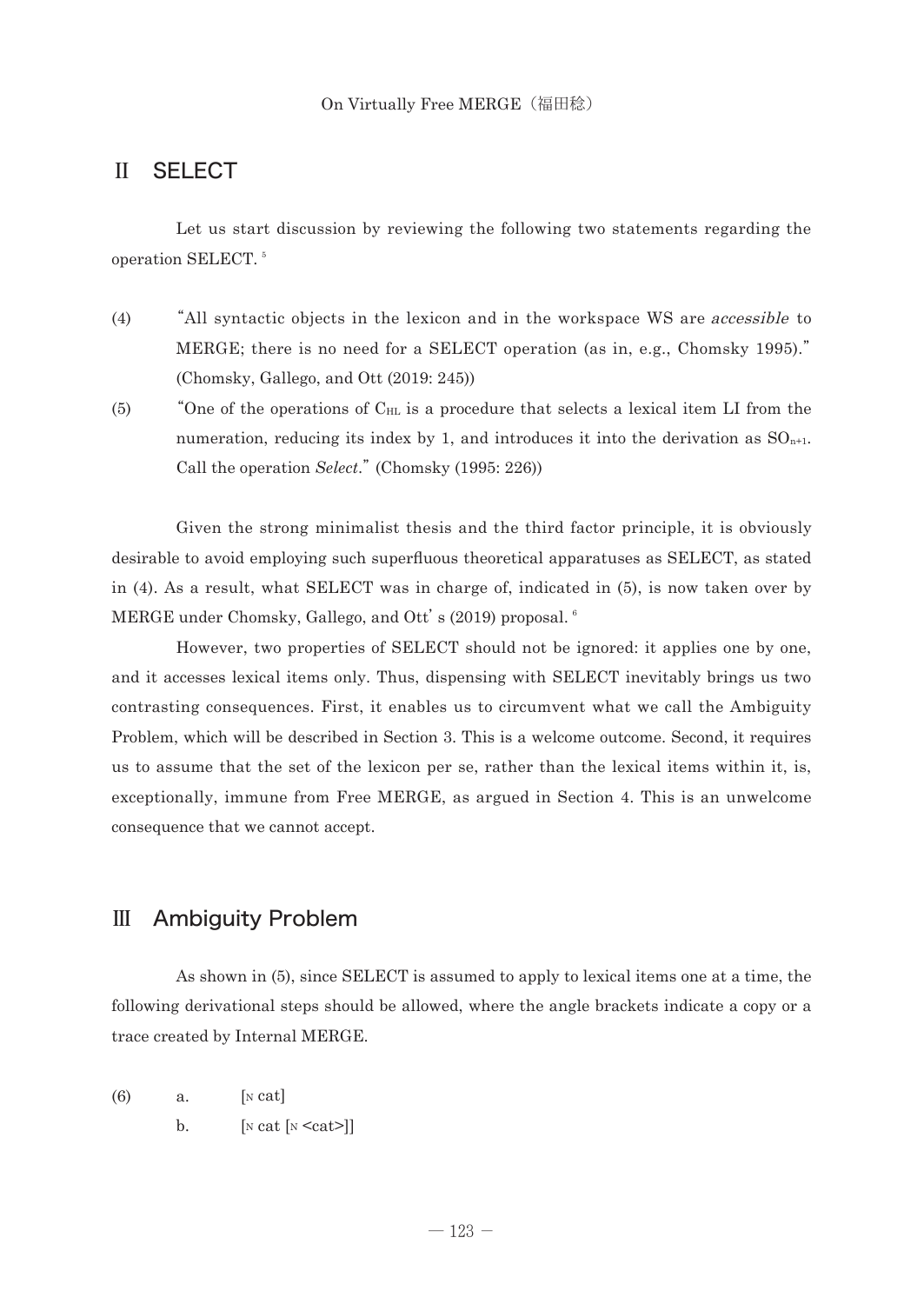At the very first application of SELECT, the noun *cat* is introduced to the derivation, yielding (6a). With no condition imposed on MERGE, Internal MERGE should be applicable to (6a) to derive (6b) before the second application of SELECT. As exhibited in (6b), self-attachment is allowed. This output structure seems to be a simple case of the vacuous application of MERGE, as suggested by Hisatsugu Kitahara (personal communication) on the basis of Chomsky (2013: 44); but it is arguably not, for the following reason.

 First of all, the application of Internal MERGE is not motivated by, for example, feature valuation or Labeling Theory. Therefore, at interfaces, no information about the trigger of the application of Internal MERGE can be detected in the self-attachment structure, which also makes it possible to construe the structure as being derived by means of the other type of MERGE, namely, External MERGE: the same lexical item, *cat*, is selected from the lexicon and externally merged with the first selected *cat*. Hence, in this case, *cat* in the angle brackets in (6b) serves as an independent lexical item rather than a trace.

 Thus, *cat* in the angle brackets in (6b) turns out to be ambiguous between a trace and a lexical item. Accordingly, its phonological realization, for example, is indeterminate: if it is a trace, it may not be pronounced, but if it is a lexical item, it must be pronounced. Without any instruction to resolve the ambiguity, such a structure as (6b) cannot receive a proper interpretation at interfaces and hence is in violation of the principle of Full Interpretation. Therefore, the derivation in question does not converge.

 However, under Chomsky, Gallego, and Ott's (2019: 19) proposal (see (4)), the derivational role of SELECT is incorporated into MERGE, as noted, and hence its one-at-atime application is taken over by a more economical two-at-a-time application of MERGE in conformity to the definition quoted in (7).

(7) "The optimal course to follow, we think, is to assume a basic compositional operation MERGE, which applies to *two* objects X and Y, yielding a new one,  $K = \{X, Y\}$ ." (Chomsky, Gallego, and Ott (2019: 232)) (The italic is mine.)

 Without SELECT's one-by-one introduction of lexical items to the derivation, the self-attachment structure shown in (6b) is successfully prevented, and therefore the Ambiguity Problem does not arise, a desirable result.

 We should note that Chomsky's (2019) proposal can evade the Ambiguity Problem as well because  $MERGE^{ws}$ , as defined in (3), applies to two items (P and Q in (3)) and turns a workspace into another workspace without needing recourse to one-by-one derivational stages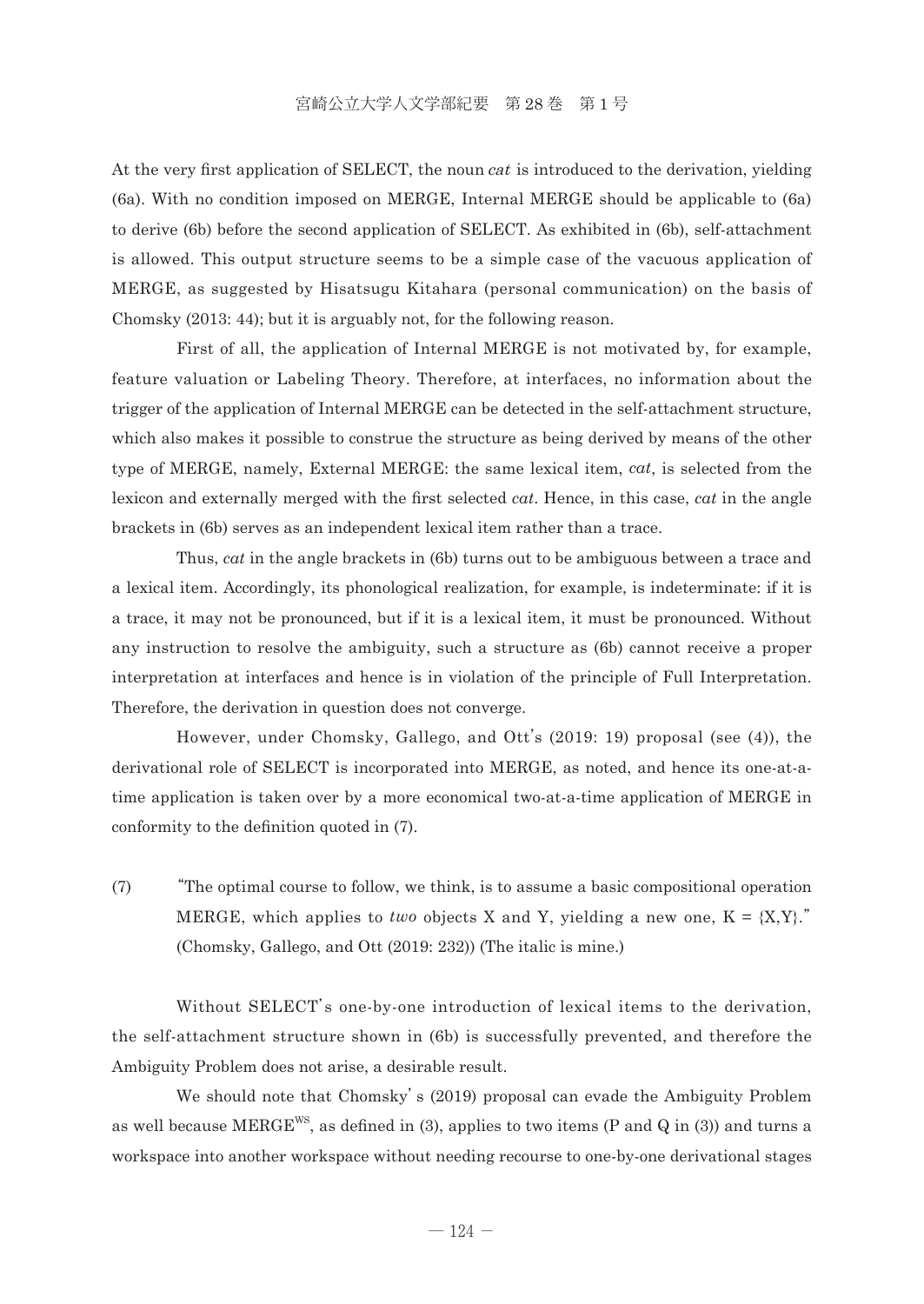based on SELECT.

#### Ⅳ Exceptional Targets of MERGE

 Let us turn our attention to the second consequence designated in Section 2. As noted there, SELECT searches the lexicon for lexical items, and, as we assume, fails to SELECT the set of the lexicon. Given unconditionally free MERGE and the SELECT-less computational system advocated by Chomsky, Gallego, and Ott (2019) and Chomsky (2019), not only the lexical items in the lexicon but also the set of the lexicon is naturally supposed to be subject to either MERGE or MERGE WS .

 Nonetheless, no serious attention was paid to the immunity of the set of the lexicon to MERGE in Chomsky, Gallego, and Ott (2019), which suggests that, in a manner of speaking, the set of the lexicon was indulgently regarded as a concealed case of exception to Free MERGE.

 In fact, however, the situation is more serious under Chomsky's (2019) revised version of MERGE. This is because Chomsky (2019) clearly assumes that both the set of the lexicon and that of the workspace are not available to  $MERGE^{ws}$ , without giving any specific reasons. Therefore, being conditioned in narrow syntax, MERGE<sup>WS</sup>, as well as MERGE, must now be dubbed "Virtually Free" MERGE.

#### Ⅴ Labeling-Theoretic Account

 In this section, I would like to argue that the immunity of the lexicon to MERGE can be deduced from Labeling Theory (Chomsky (2013, 2015)), which enables us to dispense with the unacknowledged exceptional assumption discussed in the preceding section, in favor of the totally free applicability of MERGE.

 First, let us assume that MERGE is unrestrictedly applicable to the set of the lexicon, and thus maintains its freedom. However, we should note, the set of the lexicon never gets labeled in the course of derivation, simply because the set has no features qualified for labeling. Thus, even if the entire set of the lexicon is introduced to the derivation by means of MERGE, with no label it is inescapably uninterpreted at the interfaces, resulting in violation of the principle of Full Interpretation.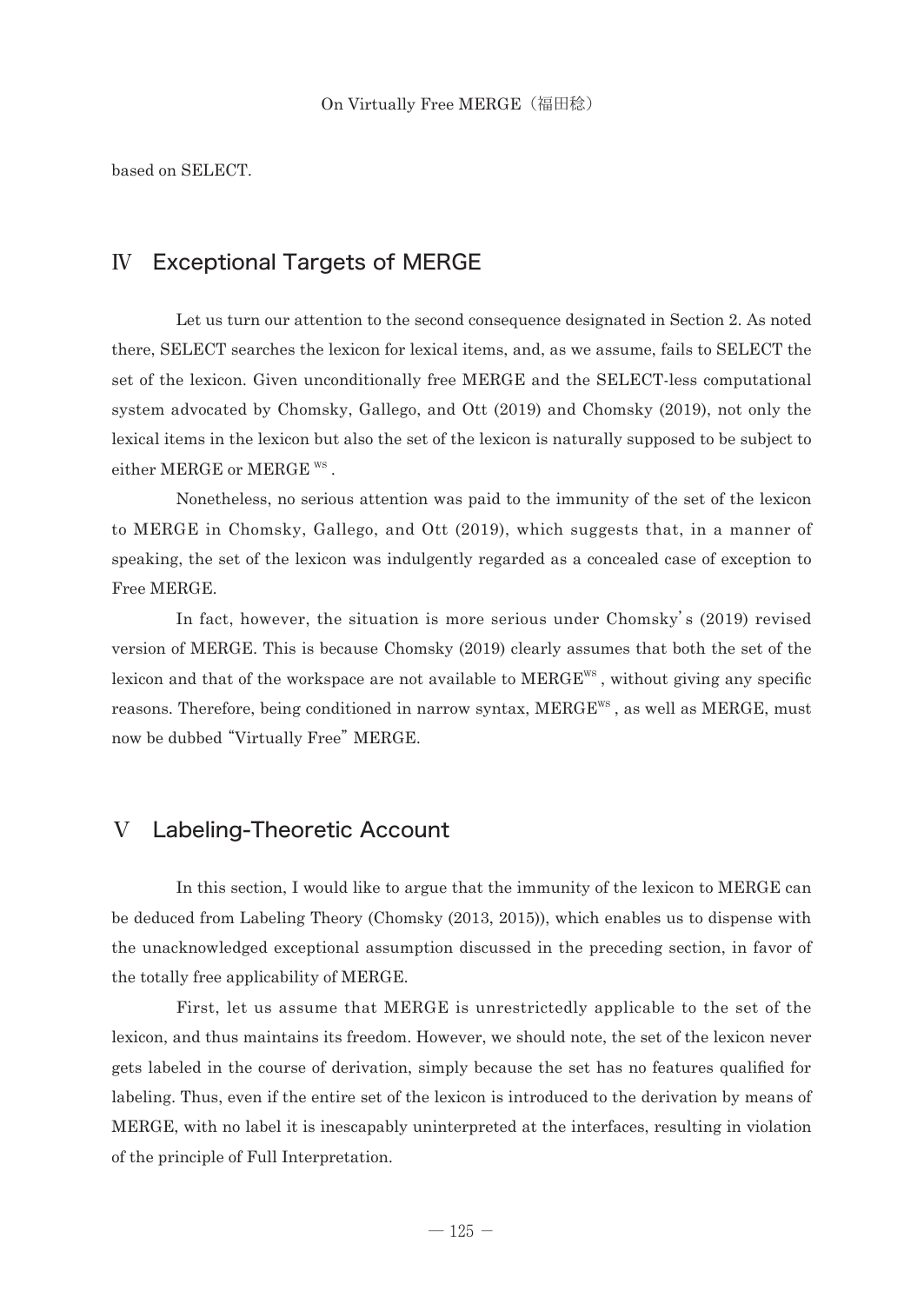The same analysis holds in the case of  $MERGE^{ws}$ . Since the set of the workspace itself, as well as that of the lexicon, has no feature eligible for labeling, even if  $MERGE^{ws}$  is applicable to them, neither the workspace nor the lexicon receives a proper interpretation at interfaces.

 Some comments on the labeling failure of the set of the workspace and that of the lexicon are in order here. It is true that the workspace and the lexicon can be considered sets, as noted by Chomsky (2019), but unlike SO sets, they are not structured or headed by a category bearing a feature eligible for labeling. Therefore, minimal search for labeling ineluctably fails, which leads to the uninterpretability of the two sets at interfaces.

#### Ⅵ Summary

 To put my argument in a nutshell, I have first indicated that the elimination of SELECT from the computational system is not as simple as Chomsky, Gallego, and Ott (2019: 245) expected, because it yields two non-negligible outcomes, one of which requires us to assume that the set of the lexicon is exceptionally out of the target range of MERGE. We have rejected this assumption and argued that the set of the lexicon is sensitive to the application of MERGE but receives no proper interpretation at interfaces because of its privation of labels.

Under Chomsky's (2019) MERGE<sup>WS</sup>, both the set of the workspace and that of the lexicon are assumed to atypically elude the application of  $MERGE^{ws}$ . Again, we have discarded this assumption and argued that their absence of labels necessarily leads to no proper interpretation at interfaces, though both of them are sensitive to the application of MERGE WS .

In consequence, MERGE, regardless of whether it is MERGE<sup>WS</sup> or not, applies in narrow syntax in an unlimited manner. This amounts to the removal of restrictions on MERGE, contributing to the achievement of "Really Free" MERGE.

#### **Notes**

1 My first thanks go to Hisatsugu Kitahara (Keio University), whose lectures delivered at Kyushu University on March 16, 2019 and at the Keio Linguistics Colloquium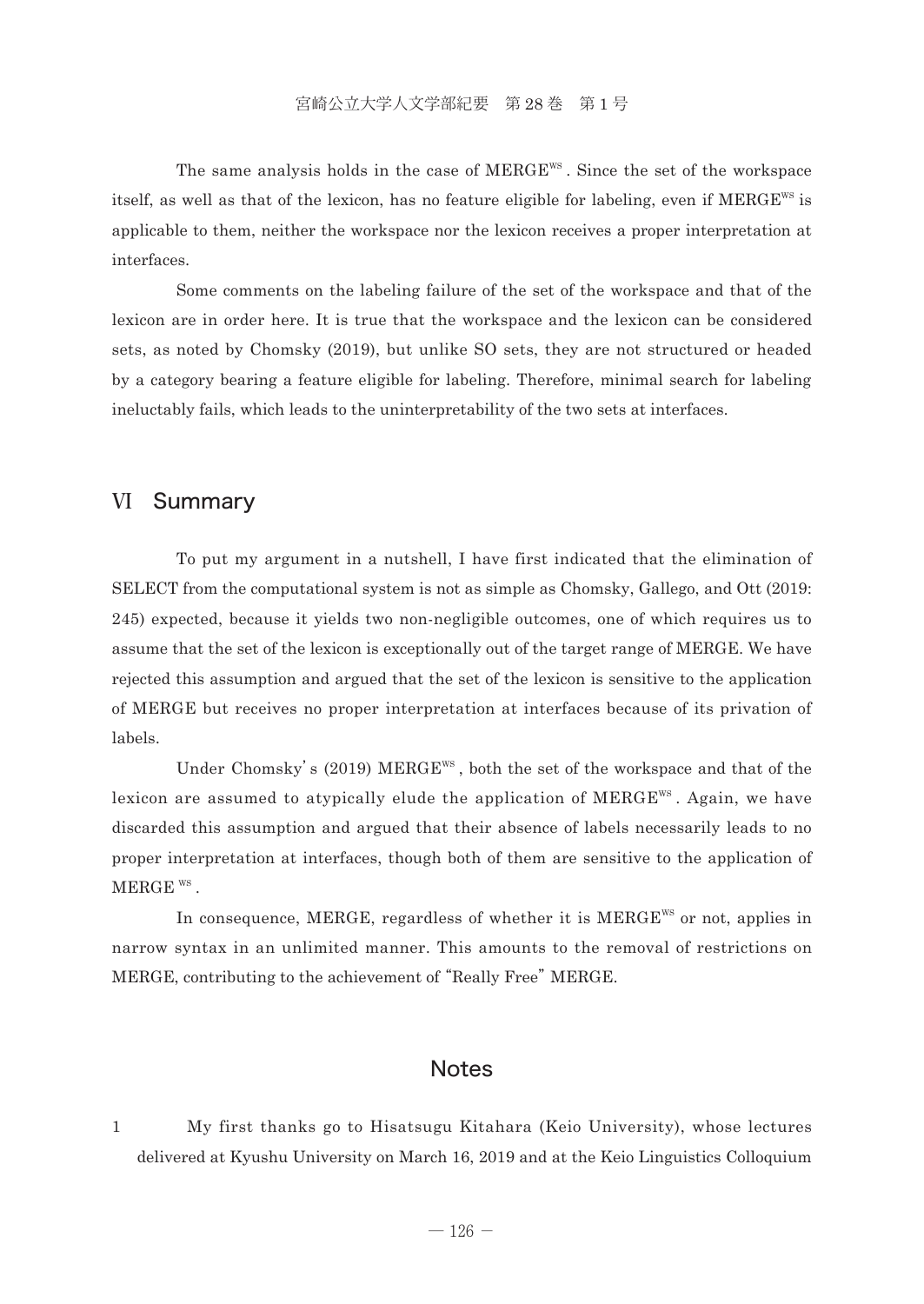on August 24, 2019, inspired me to write this squib. The usual disclaimer applies. This work was supported by JSPS KAKENHI Grant Number JP19K00666.

- 2 Chomsky (2019) is a series of lectures on linguistic theory delivered at UCLA from April 29, 2019 to May 2, 2019.
- 

3 As suggested in Chomsky (2019), the WS set is indicated by square brackets, while the SO set is indicated by curly braces.

- 4 When necessary, we indicate Chomsky's (2019) MERGE as "MERGE"s" to distinguish it from Chomsky, Gallego, and Ott's (2019) MERGE.
- 5 We ignore the difference, if any, between SELECT and Select, assuming that it is merely notational.
- 6 According to Chomsky, Gallego, and Ott (2019: 246), "copies are simply a by-product of IM (i.e. Internal Merge [MF])." Thus, the operation COPY is rejected either.

### References

- Chomsky, Noam (1995) "Categories and Transformations," The Minimalist Program, 219– 394, MIT Press, Cambridge, MA.
- Chomsky, Noam (2013) "Problems of Projection," Lingua 130, 33-49.
- Chomsk y, Noam (2015) "Problems of Projection: Extensions,"*Structures, Strategies and Beyond: Studies in Honour of Adraiana Belletti*, ed. by Elisa Di Domenico, Cornelai Hamann and Simona Matteini, 3–16, John Benjamins Publishing Company, Amsterdam.
- Chomsky, Noam (2019) "UCLA Lectures on Linguistic Theory," delivered at UCLA from April 29 to May 2, 2019. <https://linguistics.ucla.edu/noam-chomsky/>
- Chomsky, Noam, Ángel J. Gallego, and Dennis Ott (2019) "Generative Grammar and the Faculty of Language: Insights, Questions, and Challenges,"*Catalan Journal of Linguistics Special Issue,* 229–261. <https://doi.org/10.5565/rev/catjl.288>